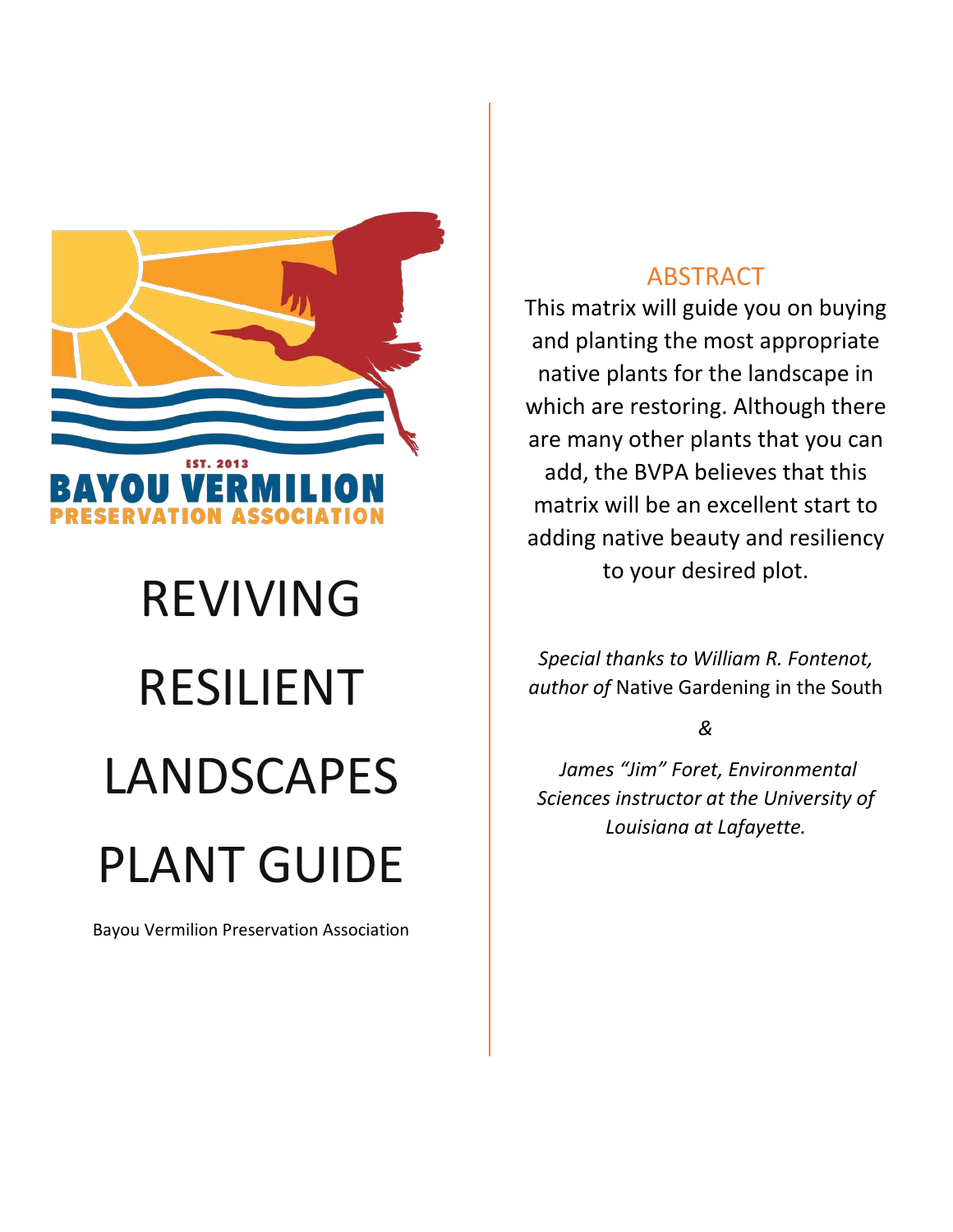| <b>Hydrology</b>    |                              | <b>Herbaceous</b>                                             |
|---------------------|------------------------------|---------------------------------------------------------------|
| Constantly          | <b>Bulltongue</b>            | (Saggitaria lancifolia)                                       |
| <b>Flooded</b>      | Swamp Lily                   | (Crinium americanum)                                          |
|                     | Louisiana Irises             | (Iris giganticaerulea, I. fulva, I. brevicaulis, I. hexagona) |
|                     | Powdery Alligator Flag       | (Thalia dealbata)                                             |
|                     | <b>Pickeral Weed</b>         | (Pontedaria cordata)                                          |
| <b>Frequently</b>   | Spider Lily                  | (Hymenocallis lireosome)                                      |
| <b>Flooded</b>      | Joe Pye Weed                 | (Eupatorium spp/ Eutrochium spp?)                             |
|                     | Spiderwort                   | (Tradescantia spp.)                                           |
|                     | Souther Waxy Sedge           | (Carex glaucescens)                                           |
|                     | Whitetop Sedge               | (Rhychospora latifolia)                                       |
|                     | Lamp Rush                    | (Juncus effusus)                                              |
|                     | <b>Halberdleaf Rose</b>      |                                                               |
|                     | Mallow                       | (Hibiscus laevis)                                             |
|                     | <b>Swamp Mallow</b>          | (Kosteletskya virginica)                                      |
|                     | Cinnamon Fern                | (Osmunda cinnamomea)                                          |
|                     | Royal Fern                   | (Osmunda regalis)                                             |
|                     | <b>River Oats</b>            | (Chasmanthium latifolia)                                      |
|                     | <b>Sugarcane Plume Grass</b> | (Erianthus giganteus/Sacchrum giganteum)                      |
|                     | Switchgrass                  | (Panicum virgatum)                                            |
|                     | <b>Eastern Gamagrass</b>     | (Tripsacum dactyloides)                                       |
|                     | Lizard's Tail                | (Saurus cernuus)                                              |
| <b>Occasionally</b> | Spider Lily                  | (Hymenocallis lireosome)                                      |
| <b>Flooded</b>      | Swamp Milkweed               | (Asclepias incarnata)                                         |
|                     | <b>Aquatic Milkweed</b>      | (Asclepias perennis)                                          |
|                     | Joe Pye Weed                 | (Eupatorium spp)                                              |
|                     | Coralbean                    | (Erythrina herbecea)                                          |
|                     | Wild Bergamot                | (Monarda fistulosa)                                           |
|                     | Narrowleaf Mountain-         |                                                               |
|                     | Mint                         | (Pygnanthemum tenuifolium)                                    |
|                     | Gaura                        | (Gaura lindheimeri)                                           |
|                     | <b>Gulf Coast Penstemon</b>  | (Penstemon tennuis)                                           |
|                     | <b>Gulf Coast Muhly</b>      | (Muhlenbergia capillaris)                                     |
| Upland              | <b>Tickseed</b>              | (Coreopsis ticctorum)                                         |
|                     | Purple Coneflower            | (Echinacea purpurea)                                          |
|                     | Joe Pye Weed                 | (Eupatorium spp/ Eutrochium spp?)                             |
|                     | Indian blanket               | (Gaillardia sp)                                               |
|                     | Giant Ironweed               | (Vernonia gigantea)                                           |
|                     | Coralbean                    | (Erythrina herbecea)                                          |
|                     | Wild Bergamot                | (Monarda fistulosa)                                           |
|                     | <b>Tropical Sage</b>         | (Salvia coccinea)                                             |
|                     | Gaura                        | (Gaura lindheimeri)                                           |
|                     | <b>Gulf Coast Penstemon</b>  | (Penstemon tennuis)                                           |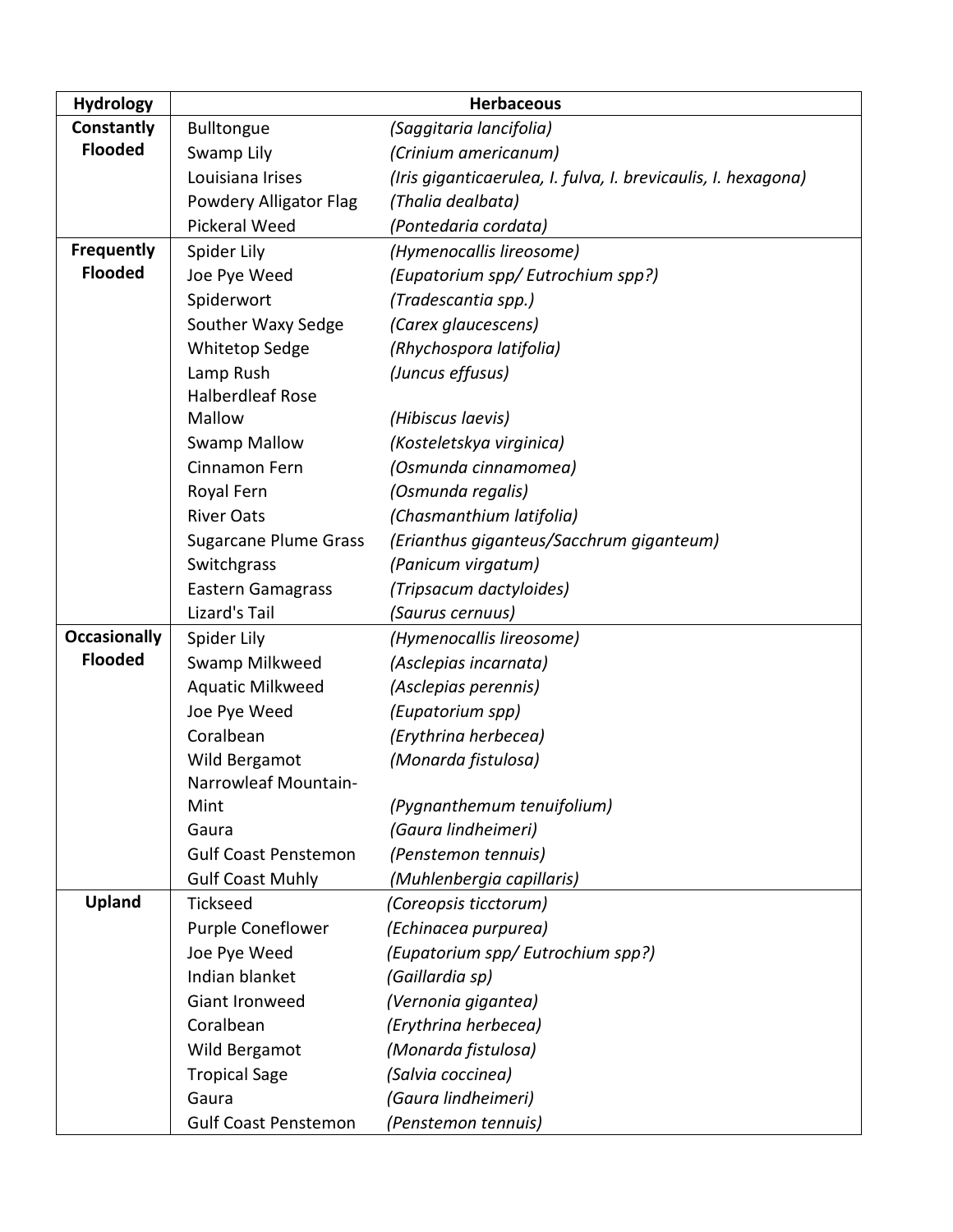| <b>Hydrology</b>    |                       | <b>Shrub</b>                |
|---------------------|-----------------------|-----------------------------|
| Constantly          | <b>Buckwheat tree</b> | (Cliftonia monophylla)      |
| <b>Flooded</b>      | <b>Buttonbush</b>     | (Cephalanthus occidentalis) |
| <b>Frequently</b>   | Possum Haw            | (Viburnum nudum)            |
| <b>Flooded</b>      | Elderberry            | (Sambucus canadensis)       |
|                     | <b>Buckwheat tree</b> | (Cliftonia monophylla)      |
|                     | Swamp Cyrilla/Titi    | (Cyrilla racemiflora)       |
|                     | Virginia Sweetspire   | (Itea virginica)            |
|                     | Spice bush            | (Lindera benzoin)           |
|                     | Swamp Rose            | (Rosa palustris)            |
| <b>Occasionally</b> | Arrowwood             | (Viburnum dentatum)         |
| <b>Flooded</b>      | <b>Dwarf Palmetto</b> | (Sabal minor)               |
|                     | Elderberry            | (Sambucus canadensis)       |
|                     | Swamp Cyrilla/Titi    | (Cyrilla racemiflora)       |
|                     | <b>Star Anise</b>     | (Illicium floridanum)       |
|                     | Virginia Sweetspire   | (Itea virginica)            |
|                     | Spice bush            | (Lindera benzoin)           |
|                     | American Beautyberry  | (Callicarpa americana)      |
| Upland              | Elderberry            | (Sambucus canadensis)       |
|                     | Summersweet           | (Clethra alnifolia)         |
|                     | Honeysuckle Azalea    | (Rhododendron canescens)    |
|                     | Eastern Coralbean     | (Erythrina herbacea)        |
|                     | <b>Red Buckeye</b>    | (Aesculus pavia)            |
|                     | Southern Waxmyrtle    | (Morella cerifera)          |
|                     | American Beautyberry  | (Callicarpa americana)      |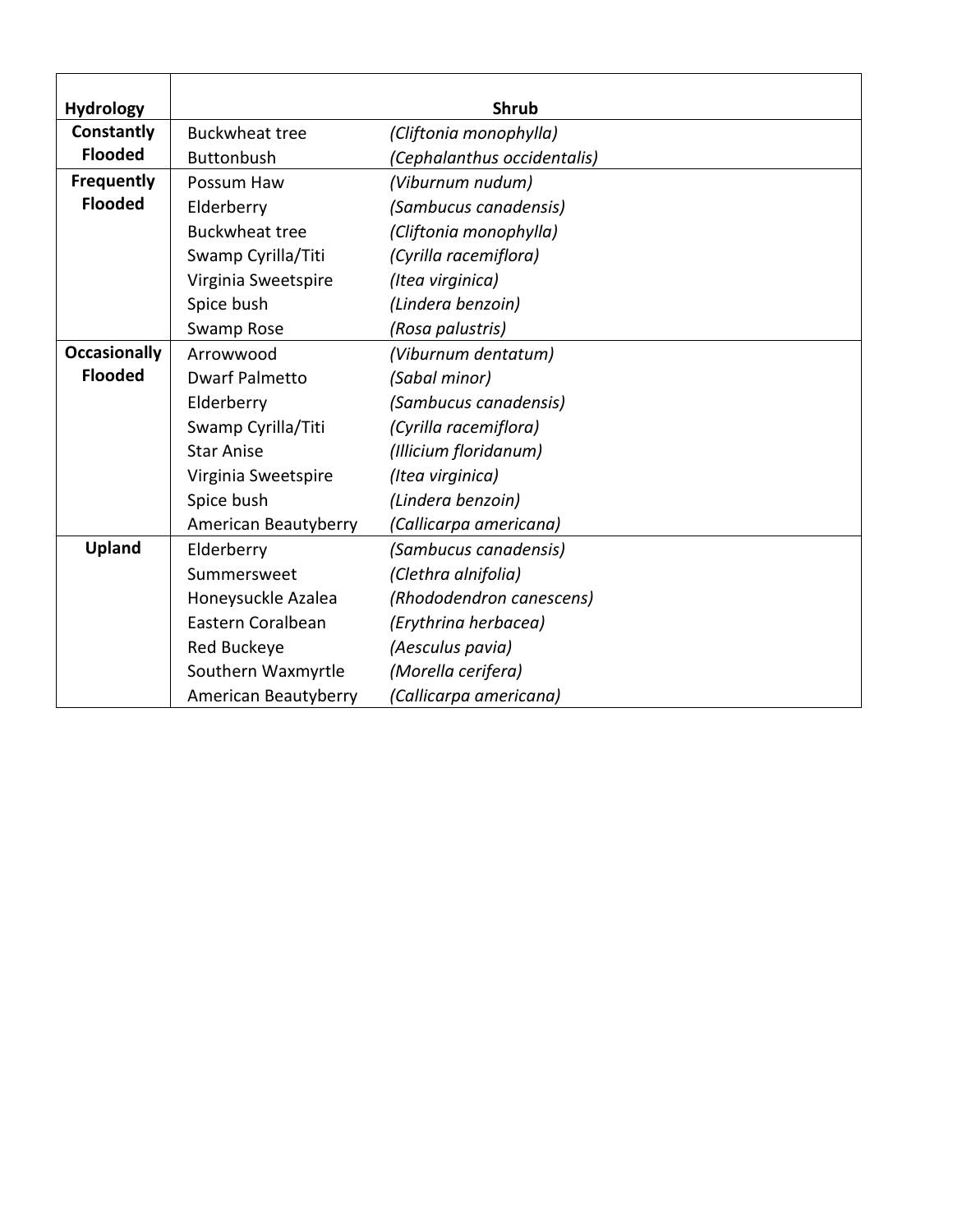| <b>Hydrology</b>    |                         | <b>Small Trees</b>       |
|---------------------|-------------------------|--------------------------|
| Constantly          | Swamp Privet            | (Forestiera acuminata)   |
| <b>Flooded</b>      | American Snowbell       | (Stryrax americanus)     |
| Frequently          | Deciduous Holly         | (Ilex decidua)           |
| <b>Flooded</b>      | <b>River Birch</b>      | (Betula nigra)           |
|                     | <b>Common Persimmon</b> | (Diospyros virginiana)   |
|                     | Green Ash               | (Fraxinus pennsylvanica) |
|                     | Mayhaw                  | (Crataegus opaca)        |
| <b>Occasionally</b> | Yaupon                  | (Ilex vomitoria)         |
| <b>Flooded</b>      | Roughleaf Dogwood       | (Cornus drumondii)       |
|                     | <b>Common Persimmon</b> | (Diospyros virginiana)   |
|                     | Red Mulberry            | (Morus rubra)            |
|                     | Parsely Hawthorne       | (Crataegus marshallii)   |
|                     | American Snowbell       | (Stryrax americana)      |
|                     | Yaupon                  | (Ilex vomitoria)         |
| <b>Upland</b>       | Yaupon                  | (Ilex vomitoria)         |
|                     | American Hornbeam       | (Carpinus caroliniana)   |
|                     | Redbud                  | (Cercis canadensis)      |
|                     | <b>Sassafras</b>        | (Sassafras albidum)      |
|                     | <b>Fringe Tree</b>      | (Chionanthus virginicus) |
|                     | Parsely Hawthorne       | (Crataegus marshallii)   |
|                     | <b>Black Cherry</b>     | (Prunus serotina)        |
|                     | Two-winged Silverbell   | (Halesia diptera)        |
|                     |                         |                          |
|                     |                         |                          |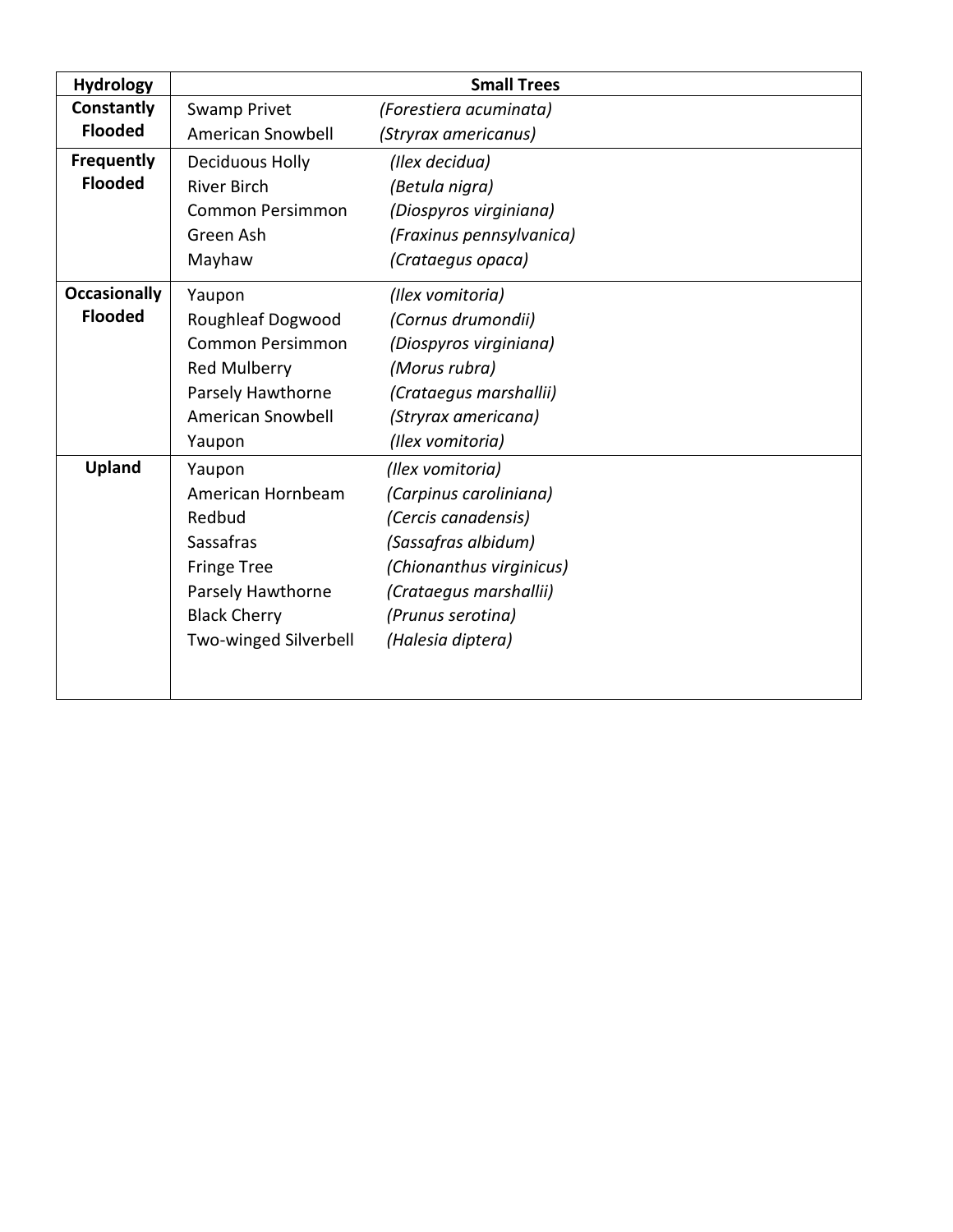| <b>Hydrology</b>    |                     | <b>Large Trees</b>         |
|---------------------|---------------------|----------------------------|
| Constantly          | Swamp Tupelo        | (Nyssa aquatica)           |
| <b>Flooded</b>      | <b>Bald Cypress</b> | (Taxodium distichum)       |
|                     | <b>Black Willow</b> | (Salix nigra)              |
| <b>Frequently</b>   | <b>Red Maple</b>    | (Acer rubrum)              |
| <b>Flooded</b>      | <b>Black Gum</b>    | (Nyssa sylvatica)          |
|                     | Overcup Oak         | (Quercus lyrata)           |
| <b>Occasionally</b> | <b>Nuttall Oak</b>  | (Quercus nuttallii/taxana) |
| <b>Flooded</b>      | <b>Willow Oak</b>   | (Quercus phellos           |
|                     | Sweetbay Magnolia   | (Magnolia virginiana)      |
|                     | American Elm        | (Ulmus americana)          |
|                     | Cedar Elm           | (Ulmus crassifolia)        |
| <b>Upland</b>       | White Oak           | (Quercus alba)             |
|                     | Swamp Chestnut Oak  | (Quercus michauxii         |
|                     | <b>Shumard Oak</b>  | (Quercus shumardii)        |
|                     | Live Oak            | (Quercus virginiana)       |
|                     | Tulip poplar        | (Liriodendron tulipifera)  |
|                     | Southern Magnolia   | (Magnolia grandiflora)     |
|                     | Winged Elm          | (Ulmus alata)              |